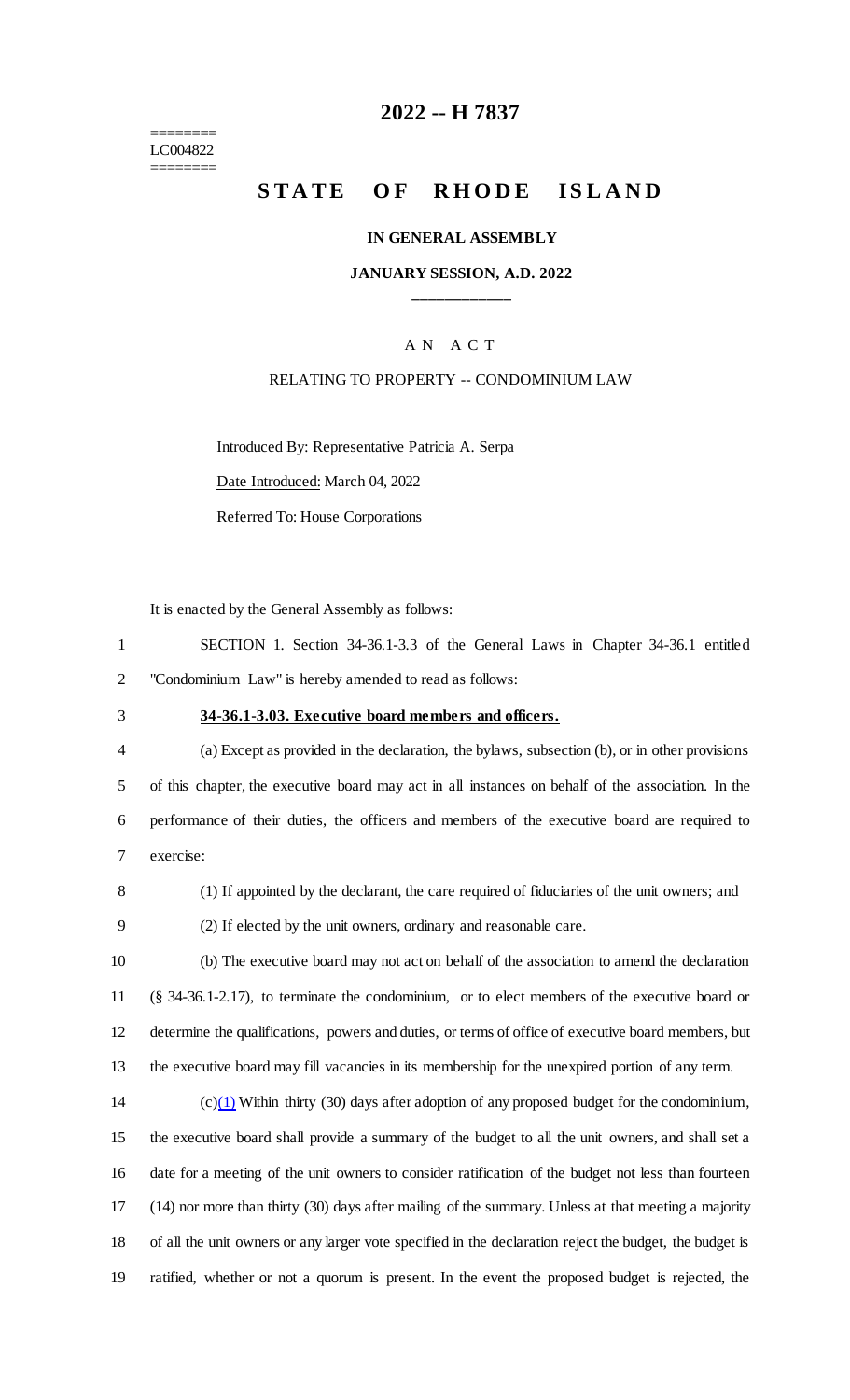periodic budget last ratified by the unit owners shall be continued until such time as the unit owners ratify a subsequent budget proposed by the executive board.

 (2) Any provision in any declaration or bylaws which requires unit owner approval for any increase of the total amount of an association annual assessment, or any portions thereof, as proposed by the executive board pursuant to this subsection, above the total amount of the association annual assessment, or any portions thereof, for the previous association fiscal year, shall be void.

 (d)(1) Subject to subsection (e), the declaration may provide for a period of declarant control of the association, during which period a declarant, or persons designated by him, may appoint and remove the officers and members of the executive board. Regardless of the period provided in the declaration, a period of declarant control terminates no later than the earlier of:

 (i) Sixty (60) days after conveyance of eighty percent (80%) of the units which may be created to unit owners other than a declarant;

 (ii) Two (2) years after all declarants have ceased to offer units for sale in the ordinary course of business; or

(iii) Two (2) years after any development right to add new units was last exercised.

 (2) A declarant may voluntarily surrender the right to appoint and remove officers and members of the executive board before terminations of that period, but in that event he or she may require, for the duration of the period of declarant control, that specified actions of the association or executive board, as described in a recorded instrument executed by the declarant, be approved by the declarant before they become effective.

 (e) Not later than sixty (60) days after conveyance of twenty-five percent (25%) of the units which may be created to unit owners other than a declarant, at least one member and not less than twenty-five percent (25%) of the members of the executive board must be elected by unit owners other than the declarant. Not later than sixty (60) days after conveyance of fifty percent (50%) of the units which may be created to unit owners other than a declarant, not less than one-third (⅓) of the members of the executive board must be elected by unit owners other than the declarant.

 (f) Not later than the termination of any period of declarant control, the unit owners shall elect an executive board of at least three (3) members, at least a majority of whom must be unit owners. The executive board shall elect the officers. The executive board members and officers shall take office upon election.

 (g) Notwithstanding any provision of the declaration or bylaws to the contrary, the unit owners, by a two-thirds (⅔) vote of all persons present and entitled to vote at any meeting of the unit owners at which a quorum is present, may remove any member of the executive board with or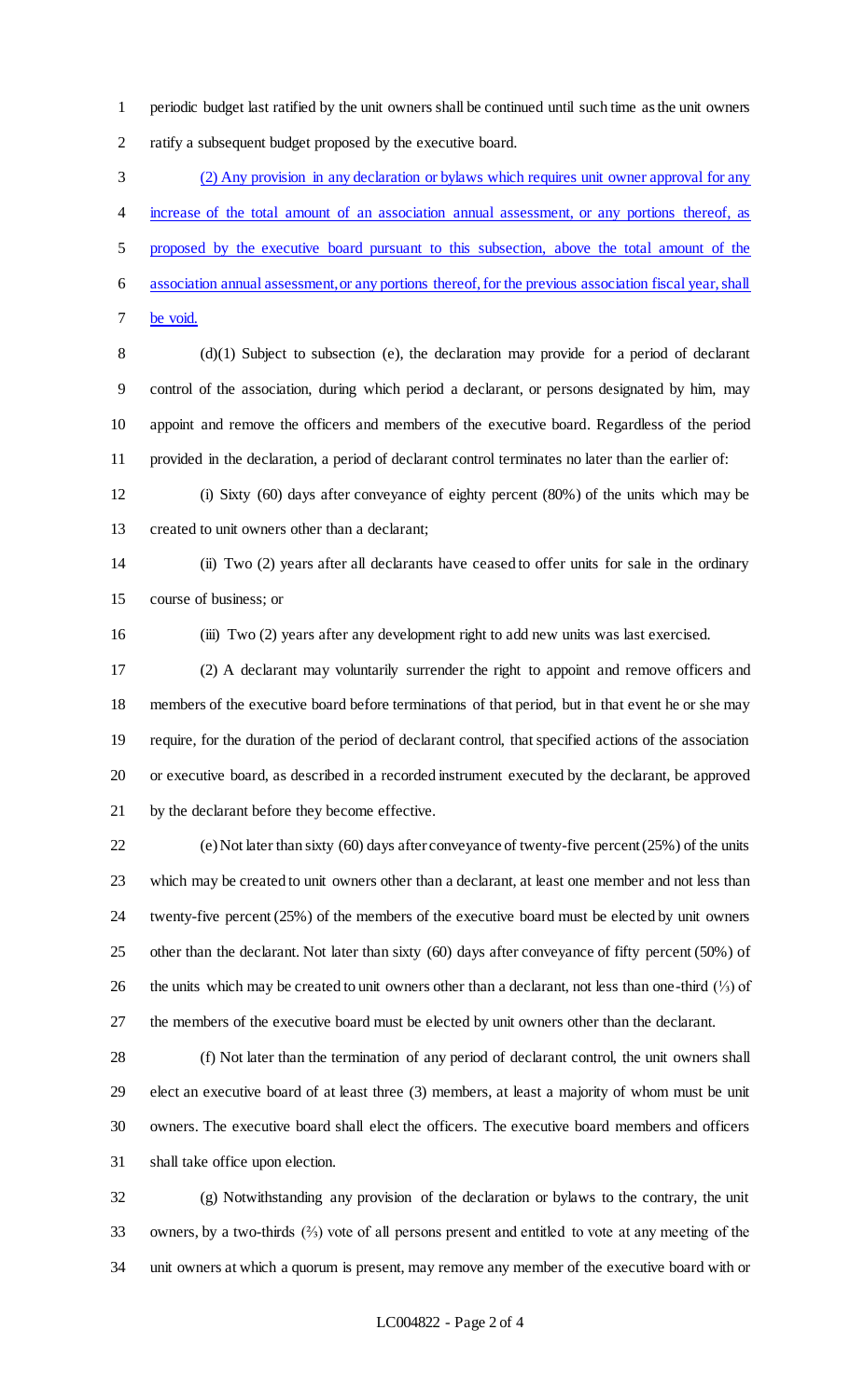- 1 without cause, other than a member appointed by the declarant.
- 2 SECTION 2. This act shall take effect upon passage.

======== LC004822 ========